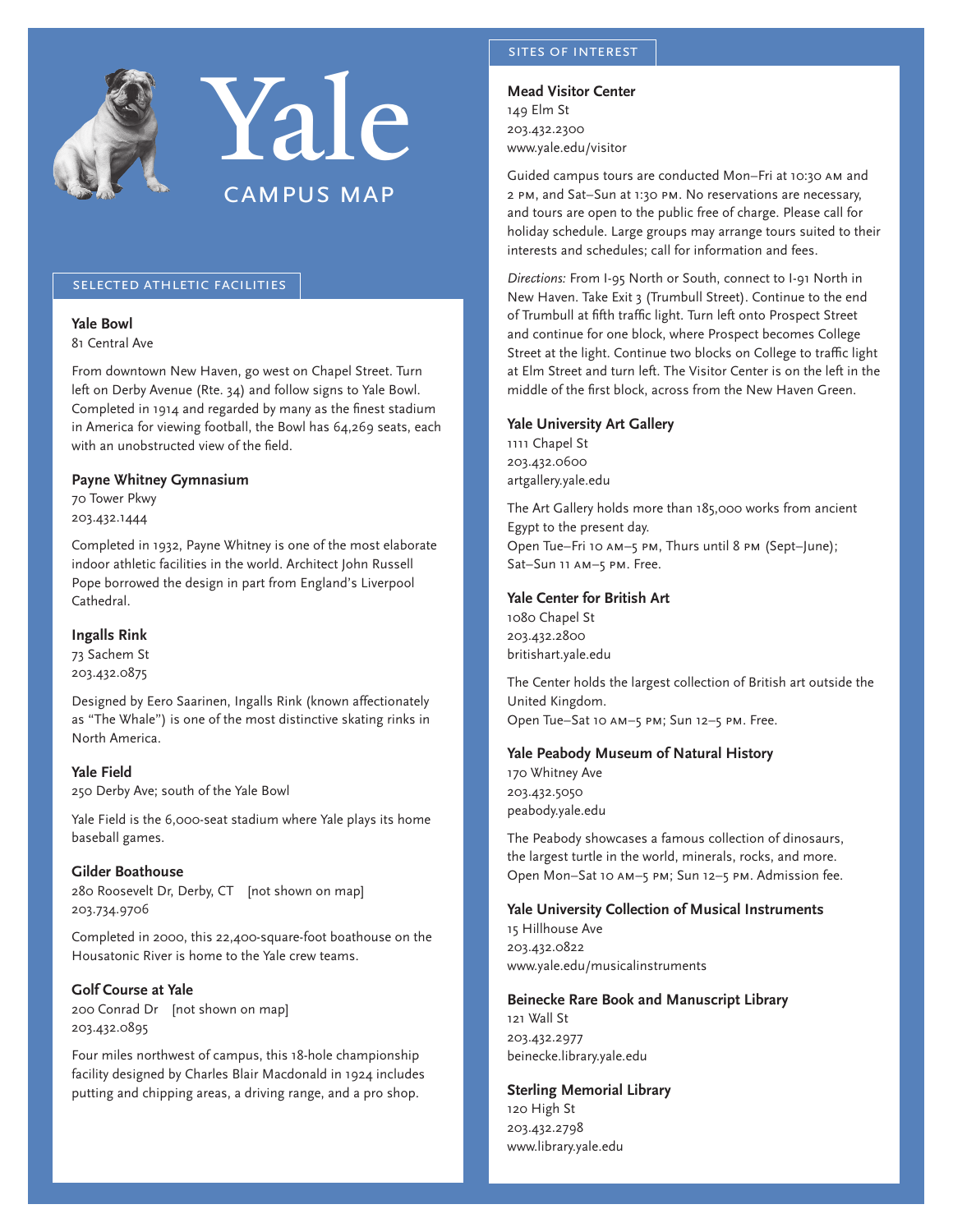## yale university campus north

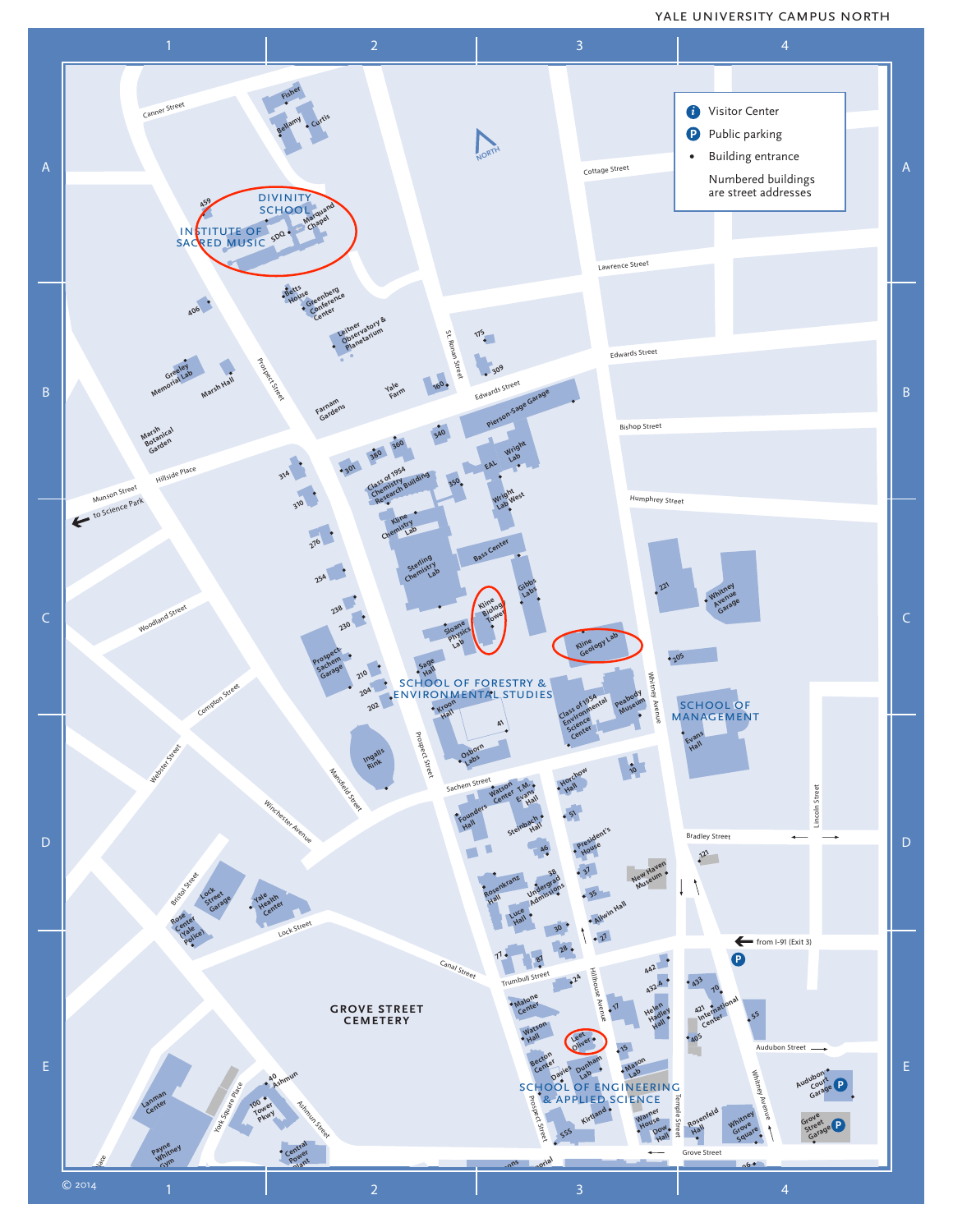# **Audubon Court Garage** yale university campus south and medical center

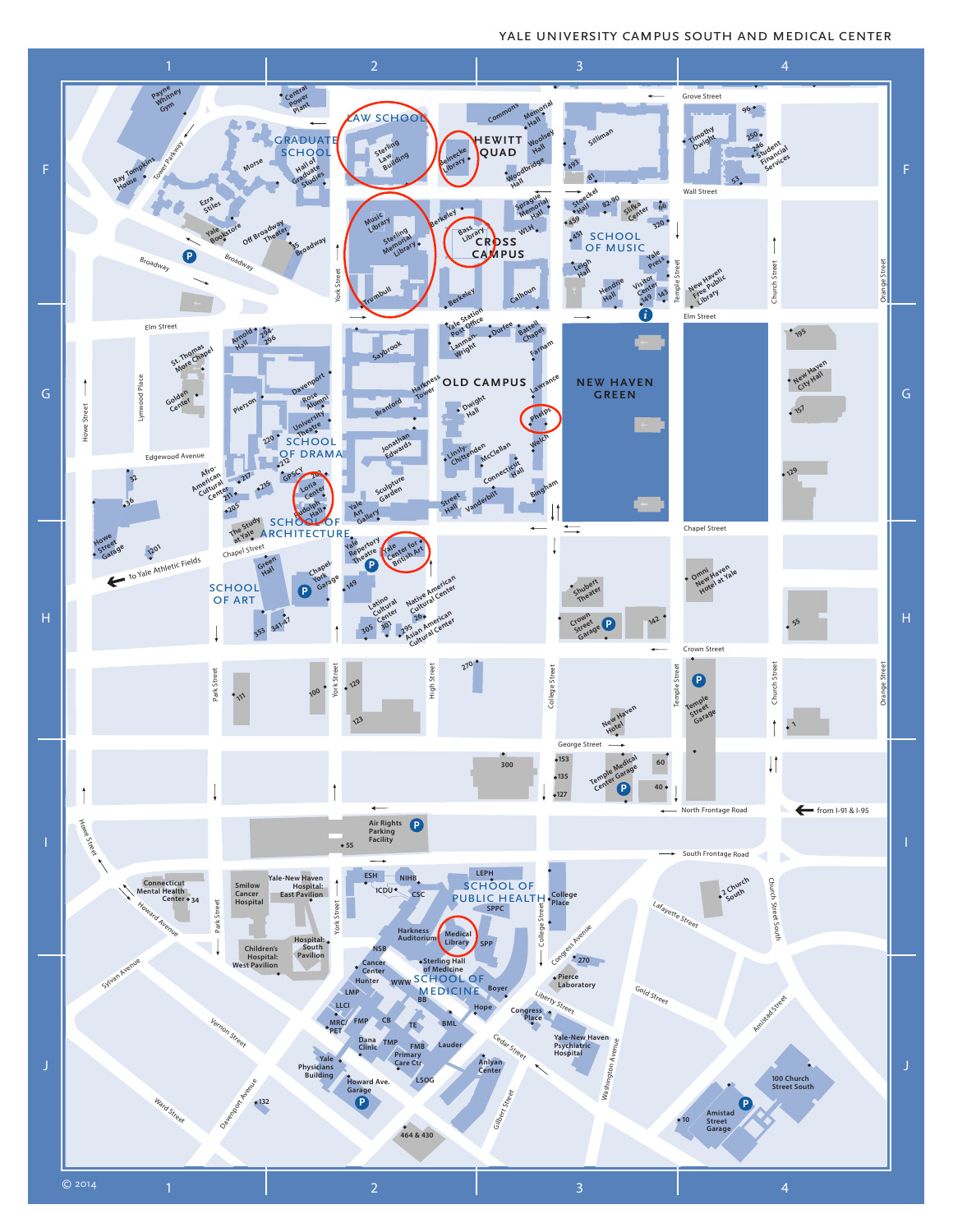## yale university west campus

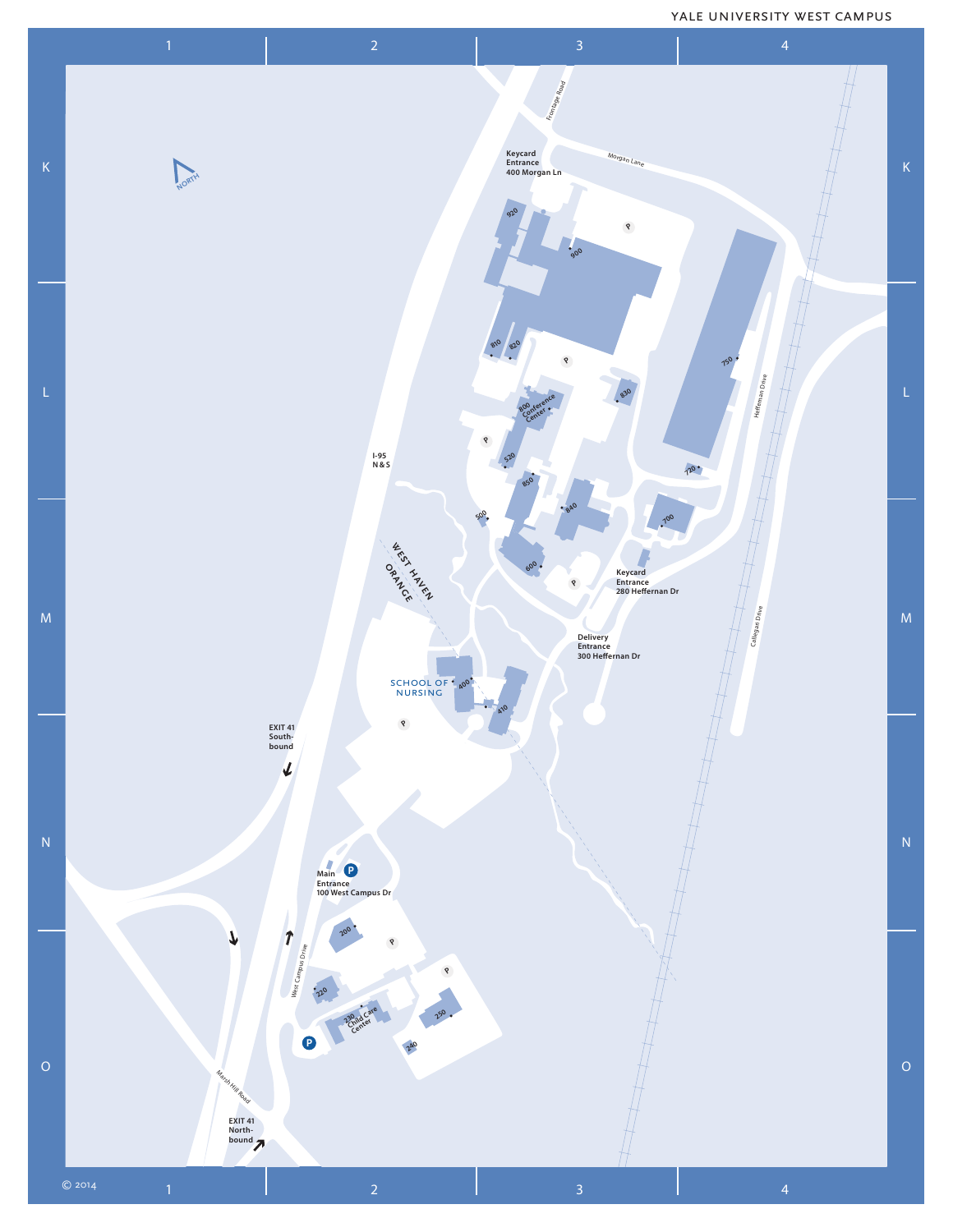#### selected yale buildings and addresses

**Allwin Hall D3** 31 Hillhouse Ave

**Anlyan Center J2/3** 300 Cedar St

#### **Architecture, School of G2**

**Arnold Hall G1** 304 Elm St

**Art, School of H1/2**

**Bass Center C2/3** 266 Whitney Ave

**Bass Library F2** 110 Wall St

**Battell Chapel G3** 400 College St

**Becton Center E3** 15 Prospect St

**Beinecke Rare Book and Manuscript Library F2** 121 Wall St

**Berkeley College F2** 205 Elm St

**Betts House B2** 393 Prospect St

**Bingham Hall G3** 300 College St

**Boardman Building J2** 330 Cedar St

**Boyer Center J3** 295 Congress Ave

**Brady Memorial Laboratory J2** 310 Cedar St

**Branford College G2** 74 High St

**Calhoun College F3** 189 Elm St

**100 Church Street South J4**

**Class of 1954 Chemistry Research Building B2** 275 Prospect St

**Class of 1954 Environmental Science Center D3** 21 Sachem St

**Clinic Building J2** 789 Howard Ave

**Collection of Musical Instruments E3** 15 Hillhouse Ave

**College Place I3** 37–55 College St

**Commons F3** 168 Grove St

**Congress Place J3** 301 Cedar St

**Connecticut Hall G3** 1017 Chapel St

**Dana Clinic Building J2** 789 Howard Ave

**Davenport College G2** 248 York St

**Davies Auditorium (Becton Center) E3** 15 Prospect St

**Divinity School A1/2**

**Dow Hall E3** 370 Temple St

**Drama, School of G2**

10 Hillhouse Ave **Durfee Hall G3** 198 Elm St

**Dunham Laboratory E3**

**Dwight Hall and Chapel G2** 67 High St

**32–36 Edgewood Avenue G1 Engineering & Applied Science, School of E3**

**Evans Hall C/D4** 165 Whitney Ave

**T.M. Evans Hall D3** 56 Hillhouse Ave

**Ezra Stiles College F1** 302 York St

**Farnam Hall G3** 380 College St

**Farnam Memorial Building J2** 310 Cedar St

**Fitkin Memorial Pavilion J2** 789 Howard Ave

**Forestry & Environmental Studies, School of C 2**

**Founders Hall D2** 135 Prospect St

**Gibbs Laboratories C 3** 260 Whitney Ave

**Graduate School of Arts and Sciences F2**

**Greeley Memorial Laboratory B1** 370 Prospect St

**Green Hall H1/2** 1156 Chapel St

**Greenberg Conference Center B2** 391 Prospect St

**Hall of Graduate Studies F2** 320 York St **Harkness Hall** 

**(Central Campus) F3** 100 Wall St **Harkness Memorial Auditorium** 

**(Sterling Hall of Medicine) I2** 333 Cedar St

**Harkness Memorial Hall (Medical Center) I2** 367 Cedar St

**Harkness Tower G2** 74 High St

**Harris Building I2** 230 South Frontage Rd

**Helen Hadley Hall E3** 420 Temple St

**Hendrie Hall F3** 165 Elm St

**Hope Memorial Building J2/3** 315 Cedar St

**Horchow Hall D3** 55 Hillhouse Ave

**Hunter Building J2** 15 York St

**Ingalls Rink D2** 73 Sachem St

**Institution for Social and Policy Studies E3** 77 Prospect St

**International Center for Yale Students and Scholars E4** 421 Temple St

**Jonathan Edwards College G2** 68 High St

**Kirtland Hall E3** 2 Hillhouse Ave

**Kline Biology Tower C3** 219 Prospect St

**Kline Chemistry Laboratory C 2** 255 Prospect St

**Kline Geology Laboratory** 210 Whitney Ave

**Kroon Hall C2** 195 Prospect St

**Laboratory for Medicine and Pediatrics J2** 15 York St

**Laboratory for Surgery, Obstetrics, and Gynecology J2** 375 Congress Ave

**Laboratory of Epidemiology and Public Health I3** 60 College St

**Lanman Center E1** 70 Tower Pkwy

**Lanman-Wright Hall G2** 206 Elm St

**Lauder Hall J2** 310 Cedar St

**Law School F2**

**Lawrance Hall G3** 358 College St

**Leet Oliver Memorial Hall E3** 12 Hillhouse Ave

**Leigh Hall F3** 435 College St

**Leitner Observatory and Planetarium B2** 355 Prospect St

**Linsly-Chittenden Hall G2** 63 High St

**Lippard Laboratory J2** 15 York St

**Loria Center G2** 190 York St

**Luce Hall D3** 34 Hillhouse Ave

**Magnetic Resonance Center J2** 789 Howard Ave

**Malone Center E3** 55 Prospect St

## **Management, School of C/D4**

**Marquand Chapel (Sterling Divinity Quadrangle) A2** 409 Prospect St

**Marsh Hall B1** 360 Prospect St

**Mason Laboratory E3** 9 Hillhouse Ave

**McClellan Hall G3** 1037 Chapel St

**Medicine, School of I/J2 Morse College F1**

304 York St

**Morse Recital Hall (Sprague Hall) F3** 470 College St

**Music, School of F3**

**Nathan Smith Building I2** 333 Cedar St

**Street Hall** 

1071 Chapel St

345 Temple St **Tompkins East J2** 789 Howard Ave

789 Howard Ave **100 Tower Parkway E1/2 Trumbull College F2** 241 Elm St

38 Hillhouse Ave **University Theatre G2** 222 York St **Vanderbilt Hall G3** 1035 Chapel St **Visitor Center F3** *i i*149 Elm St **Warner House E3** 1 Hillhouse Ave **Watson Center D3** 60 Sachem St **Watson Hall E3** 51 Prospect St **Welch Hall G3** 330 College St

**(Yale University Art Gallery) G2**

**Tompkins Memorial Pavilion J2**

**Undergraduate Admissions D3**

**Whitney Grove Square E4**

**Winchester Building J2**

**Woodbridge Hall F3** 105 Wall St **Woolsey Hall F3** 500 College St **Wright Laboratory B3** 272 Whitney Ave

268 Whitney Ave **Yale Bookstore F1** 77 Broadway **Yale Bowl X/Y2** 81 Central Ave **Yale Cabaret G1** 217 Park St

1080 Chapel St **Yale Farm B2** 345 Edwards St **Yale Health Center** 55 Lock St **D2**

**Whitney Humanities Center F4**

**Wright Laboratory West B/C3**

**Yale Center for British Art H2**

**Yale Physicians Building J2** 800 Howard Ave **Yale Press F3** 302 Temple St

**Yale Repertory Theatre H2**

**Yale West Campus K/O**

**Yale University Art Gallery G2**

1120 Chapel St

1111 Chapel St

2 Whitney Ave

53 Wall St

25 York St

**Timothy Dwight College F4**

**New Haven and State Affairs Office E4** 433 Temple St

**Nursing, School of M2 Osborn Memorial** 

70 Tower Pkwy

**History C 3** 170 Whitney Ave **P.E.T. Center J2** 801 Howard Ave **Phelps Hall G3** 344 College St **Pierson College G1** 261 Park St

**Laboratories D2/3** 165 Prospect St **Payne Whitney Gymnasium F1**

**Peabody Museum of Natural** 

**President's House D3** 43 Hillhouse Ave **Primary Care Center J2** 789 Howard Ave

**Public Health, School of I3 Ray Tompkins House F1** 20 Tower Pkwy

**Rose Alumni House G2**

**Sacred Music, Institute of A1**

**Sheffield-Sterling-Strathcona** 

**Sloane Physics Laboratory C 2**

**Sterling Chemistry Laboratory C 2**

**Sterling Divinity Quadrangle A1/2**

**Sterling Hall of Medicine I/J2**

**Sterling Memorial Library F2**

**Sterling Law Building** 127 Wall St

**Sprague Memorial Hall F3**

**Sage Hall C 2** 205 Prospect St **Saybrook College G2** 242 Elm St

**Hall E3** 1 Prospect St **Silliman College F3** 505 College St

217 Prospect St

470 College St **Steinbach Hall D3** 52 Hillhouse Ave

225 Prospect St

409 Prospect St

333 Cedar St

120 High St **Stoeckel Hall F3** 469 College St

232 York St **Rose Center E1** 101 Ashmun St **Rosenfeld Hall E4** 109–111 Grove St **Rosenkranz Hall D3** 115 Prospect St **Rudolph Hall G2** 180 York St